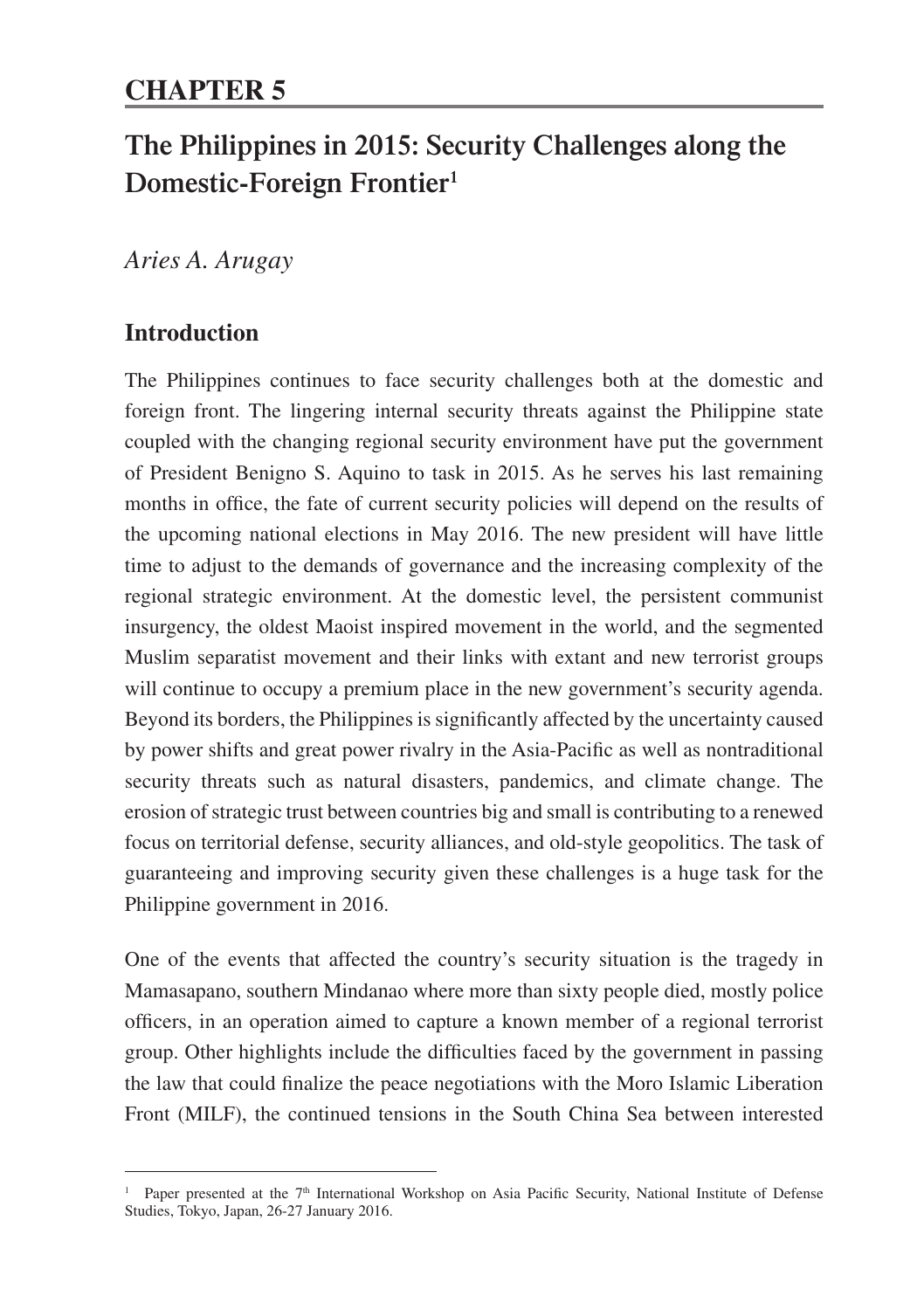parties, and the acquisition of new military hardware for territorial defense and new security alliances and the strengthening of defense cooperation agreements, notably with the United States. Also important are human security challenges related to disasters, natural or man-made, such as typhoons, earthquakes, and accidents at sea.

This paper argues that the complexities surrounding security in the Philippines stem from a change in focus to external security and territorial defense under Aquino's leadership. Mainly a reaction to regional strategic developments and shifts in major power capabilities, this immediate "external turn" requires a major overhaul of the country's security doctrine, infrastructure, and bureaucracy in order to be successful in the long run. The reorientation of security priorities also needs the participation of all important actors and stakeholders within the security sector and the government. Without these requisites, this may lead to an unsustainable effort, easily subject to the whims of a new government, and will be more difficult to rationalize given the country's limited resources and preoccupation with domestic concerns.

This paper has three parts. First, it identifies the major security challenges of the Philippines in the past year, namely: internal conflict, terrorism, maritime security, and nontraditional security threats such as natural disasters. It then proceeds by providing the major security policy developments in 2015. Particularly, it discusses the increase in defense expenditures and hardware procurement, forging new alliances and the strengthening of old ones, and the pursuit of nonmilitary means to address security challenges such as the reliance on international law for international maritime disputes and the pursuit of peace talks against separatist movements. The last section examines the prospects for regional security cooperation.

## **Security Challenges: The Military's External Turn and its Repercussions**

As President Benigno S. Aquino serves his last remaining months, there is just little time to implement his government's National Security Policy (2010-2016). Titled *Securing the Gains of Democracy*, its key aim is to strike a balance between guaranteeing internal socio-political stability as well as safeguarding the country's territorial sovereignty and strategic interests. This is an awareness of the country's lingering internal security challenges but at the same time a realization of the need to devote attention and resources to external defense. While the security policies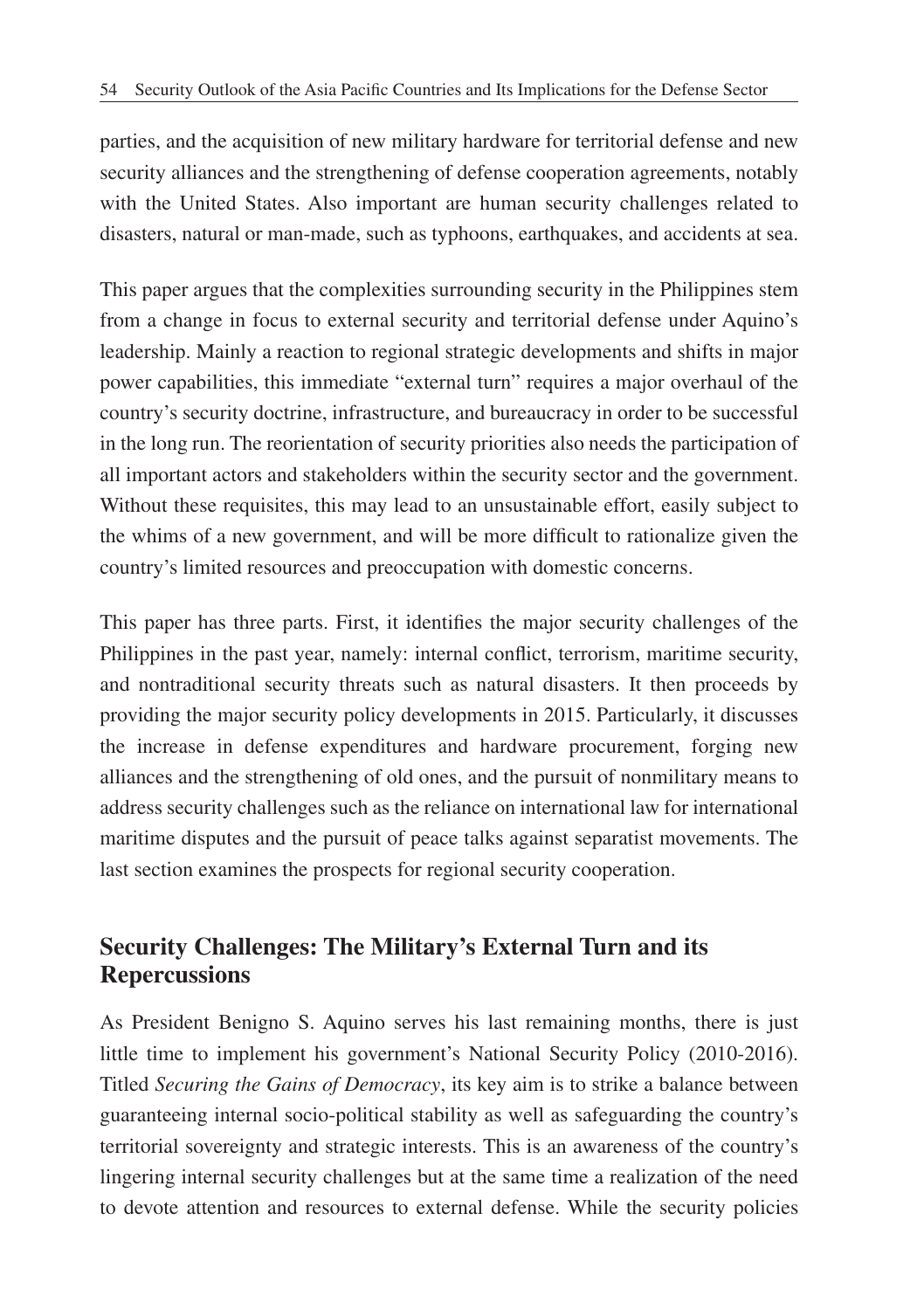of Aquino's predecessors have always prioritized internal security, the latter part of Aquino's presidential term concentrated on improving the country's external defense posture. This is in line with the government's own assessment that the maritime territorial disputes are the "biggest" threat to the country at the moment.<sup>2</sup> This can be seen in its support for military hardware procurement and upgrading, strengthening alliances with major powers, and the protection of strategic interests through international legal mechanisms. These core actions have gained some support and acclaim from the domestic defense community, some foreign allies, and public approval. The tradeoffs of Aquino's disposition is a soured relationship with China and tense conditions in its western frontier.

The Armed Forces of the Philippines (AFP) has been historically inward-looking as reflected in its historical mission to quell domestic insurgency from the communists and Moro separatists. The Aquino government, however, pushed for the military to be less involved in armed operations against these groups. The signing of the peace agreement with the MILF under the Comprehensive Framework on the *Bangsamoro* also prevented the military from engaging combatants. The task of dealing with insurgents now mainly falls with the police, a civilian force with inferior training, equipment, and skills to deal with these armed organizations. The military promised to defeat insurgent movements with finality by 2016, a target that is not only practically impossible but uninformed of the deeper roots of these movements and their larger politico-historical context.

While previous governments have promised to increase the capacity of the police to deal with internal peace and order problems, political will and actual resource provision to effectively implement this goal have been minimal. The sudden reorientation of the military toward external defense without proper calibration with other core security forces and institutions within the security sector could pose future problems for genuine security sector governance in the Philippines.

A critical event in January 2015 illustrated the negative impact of the military's external shift not only to the security sector but to the fate of Aquino's peace policy. An armed operation aimed to arrest known terrorist bomber Marwan resulted in a

<sup>2</sup> http://www.sunstar.com.ph/manila/local-news/2015/05/07/afp-seeks-budget-hike-improve-territorialdefense-406179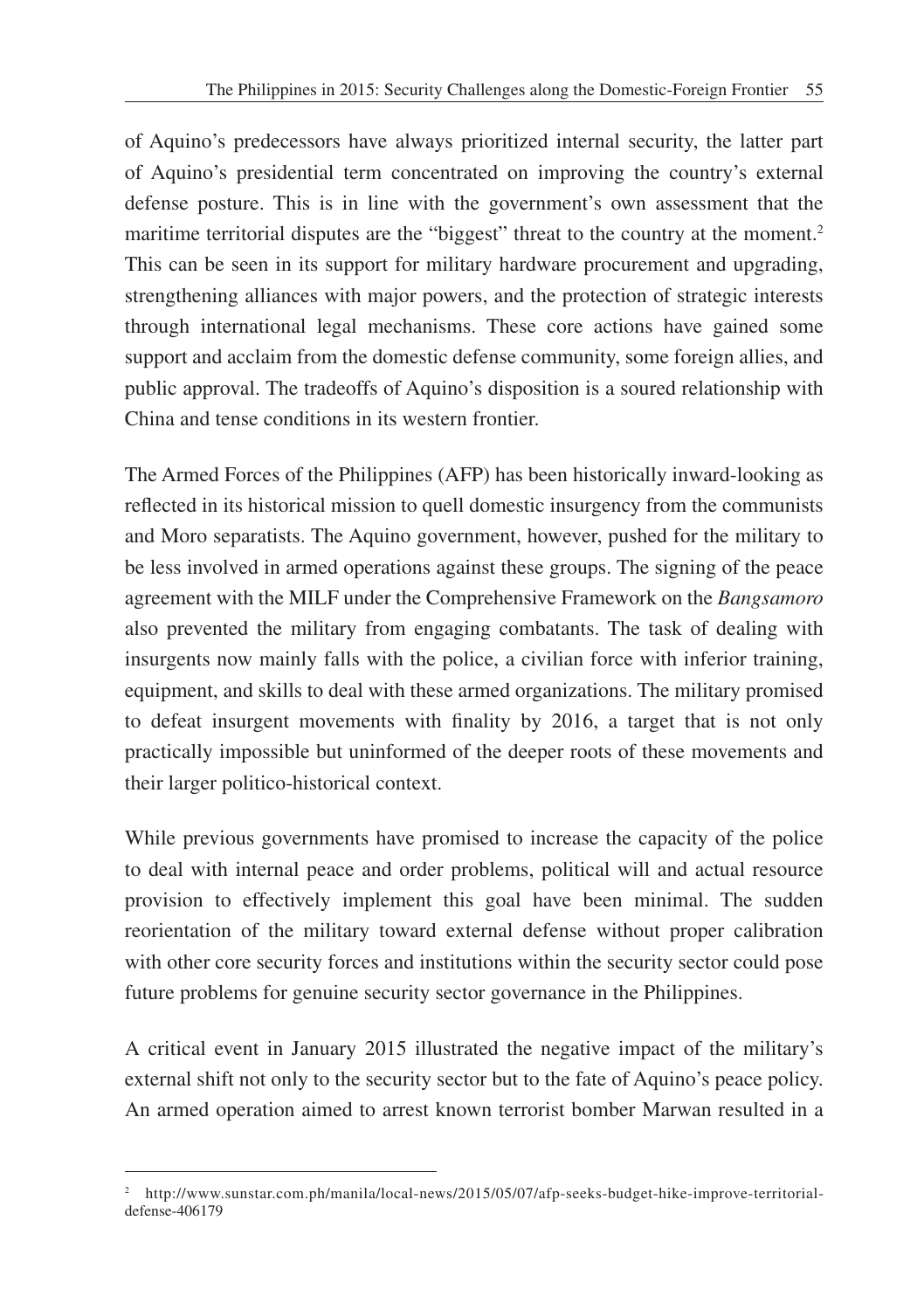bloodbath that killed 44 members of the National Police's (PNP) Special Action Force (SAF) in MILF-held territory.3 The massacre of the country's elite police forces was the result of miscommunication between those in the command center, the leaders giving the orders, and other government officials as revealed in the investigations of several bodies that included the Senate.<sup>4</sup> In the end, the confusion showed the unclear lines of responsibility as well as the lack of coordination between the security forces as well as the government and its officials involved in peace negotiations with the MILF. The military was not involved in the incident given that Mamasapano is within the jurisdiction of the MILF as agreed in the CAB. The tragedy occurred because no armed support was given to the SAF members as they try to defend themselves against the gunfire in the area. The operation was a success since it resulted in the death of Marwan but the collateral damage was the 61 casualties' lives that could have been avoided. If the police will inherit terrorist operations from the AFP in the near future, there must be more capacity-building, effective civilian oversight, and coordination between institutions mandated to implement security policy and the officials designated to pursue the country's peace policy.

The draft *Bangsamoro* Basic Law (BBL) became the ultimate casualty of the Mamasapano tragedy. What was supposed to be a smooth sailing process of legislation became a contentious bill that no legislator, especially those running for the May 2016 elections, would practically support. Regarded as Aquino's presidential legacy, peace in Mindanao is in jeopardy since Congress has very limited time in order to pass the BBL. The opposition from other political actors and high levels of disapproval stem from its perceived unconstitutional provisions. Even its own advocates accept the BBL's shortcomings and hope to leave the constitutionality issues as a matter to be determined by the Supreme Court. The refusal of the MILF to accept a different version of the BBL also did not sit well with its critics and the public at large. With the MILF threatening to resort to violence if the BBL is not passed as promised by the Aquino government, years of painstaking peace negotiations could potentially be wasted. Without convincing its critics addressing the significant political and legal issues surrounding the BBL, peace in Mindanao will remain elusive.

<sup>&</sup>lt;sup>3</sup> The incident also claimed the lives of 17 civilians and MILF members.

<sup>4</sup> There is also unconfirmed information that US forces trained the SAF police and were present during the operation.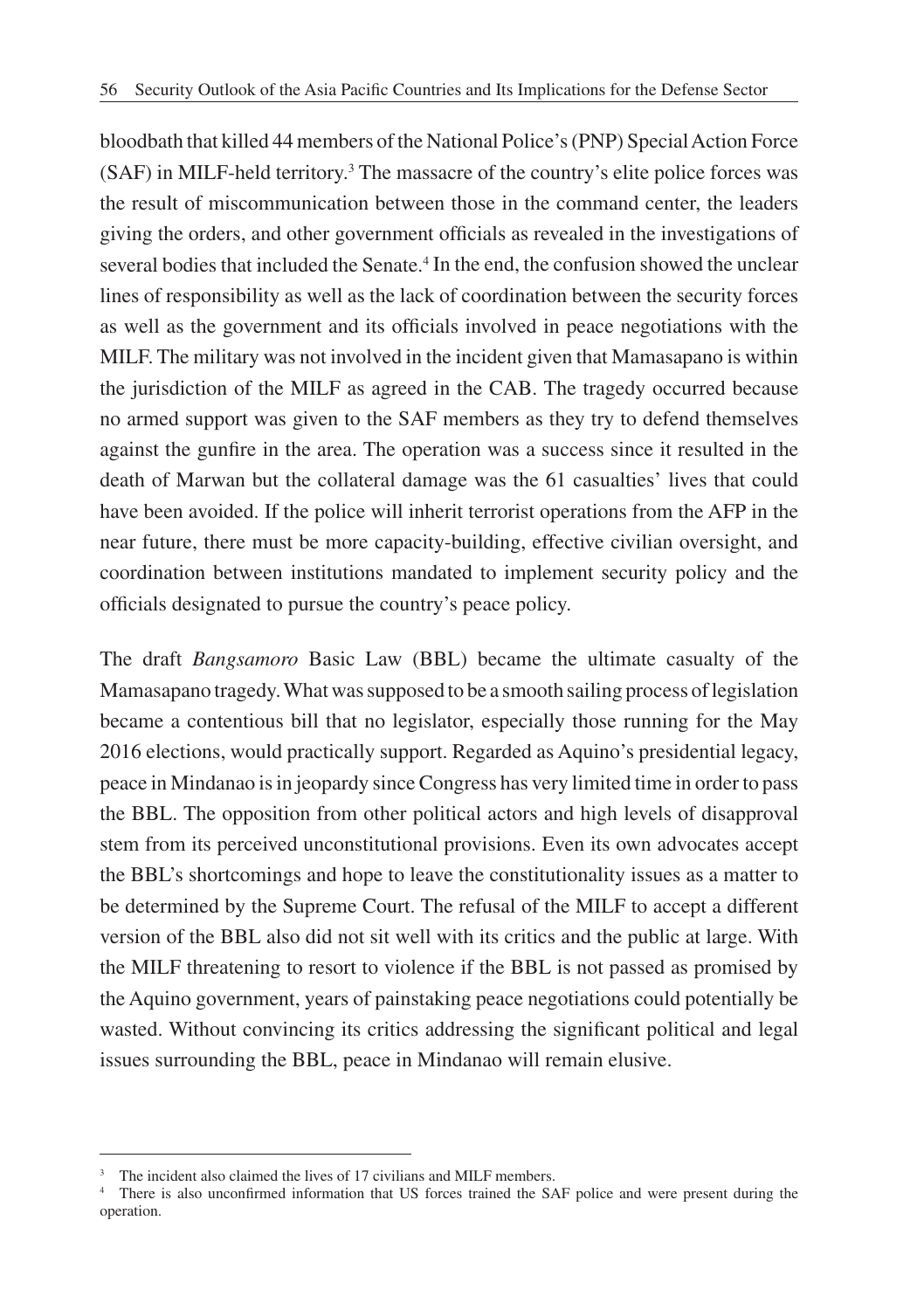The government presumed that the peace dividend generated by the BBL is expected to unload the internal security functions of the military so that it can really focus on territorial defense. If the BBL is not passed into law, the armed forces will continue to perform these functions even though it is only doing this as a proxy since the police have the official mandate in this area of security. Without securing a sustainable peace in Mindanao, the AFP's external reorientation will be premature, haphazard, and possibly detrimental to security.

The military's "external turn" also has other repercussions. There have been reports that the 2010 Internal Peace and Security Plan (IPSP) *Bayanihan* contained the use of non-statutory forces or private militias to perform armed operations against perceived enemies of the state. Some of the targets are indigenous peoples in conflict-torn Mindanao suspected to be linked with the Communist Party of the Philippines' New Peoples' Army (CPP-NPA).<sup>5</sup> If confirmed, the resort to privatizing security is fraught with problems given the weak civilian oversight over security forces and armed groups deputized by the military. This does not bode well with the Aquino's presidency promise to implement security sector reform, a cornerstone of his security policy.

### **Terrorism: The Threat of ISIS in Mindanao**

The Philippines continue to face the threat of political extremism given the existence of armed groups such as the Abu Sayaff Group (ASG), *Bangsamoro* Islamic Freedom Fighters (BIFF), and other splintered groups. This time, the threat comes from the lure of membership of these groups to ISIS (Islamic State in Iraq and Syria). While the threat of recruitment toward ISIS of Filipino Islamic extremist groups remains minimal, analysts have admonished the government to take the possibility of ISIS presence in the country very seriously. A video released a few weeks ago showed an ASG leader pledged allegiance to the ISIS-appointed caliph Abu Bakr al-Baghdadi. According to experts, the next step is to declare an ISIS province in Muslim Mindanao. Given the alliance between ASG and BIFF, it is safe to say that the recruitment to ISIS extends to the latter. The AFP so far has downplayed this development, stating that there is no clear evidence that ISIS has a hand in the

<sup>5</sup> http://newsinfo.inquirer.net/719658/militia-in-lumad-killings-a-monster-created-by-military. It must also be noted that *lumad* (I.e. indigenous) groups were not extensively consulted in the drafting of the BBL.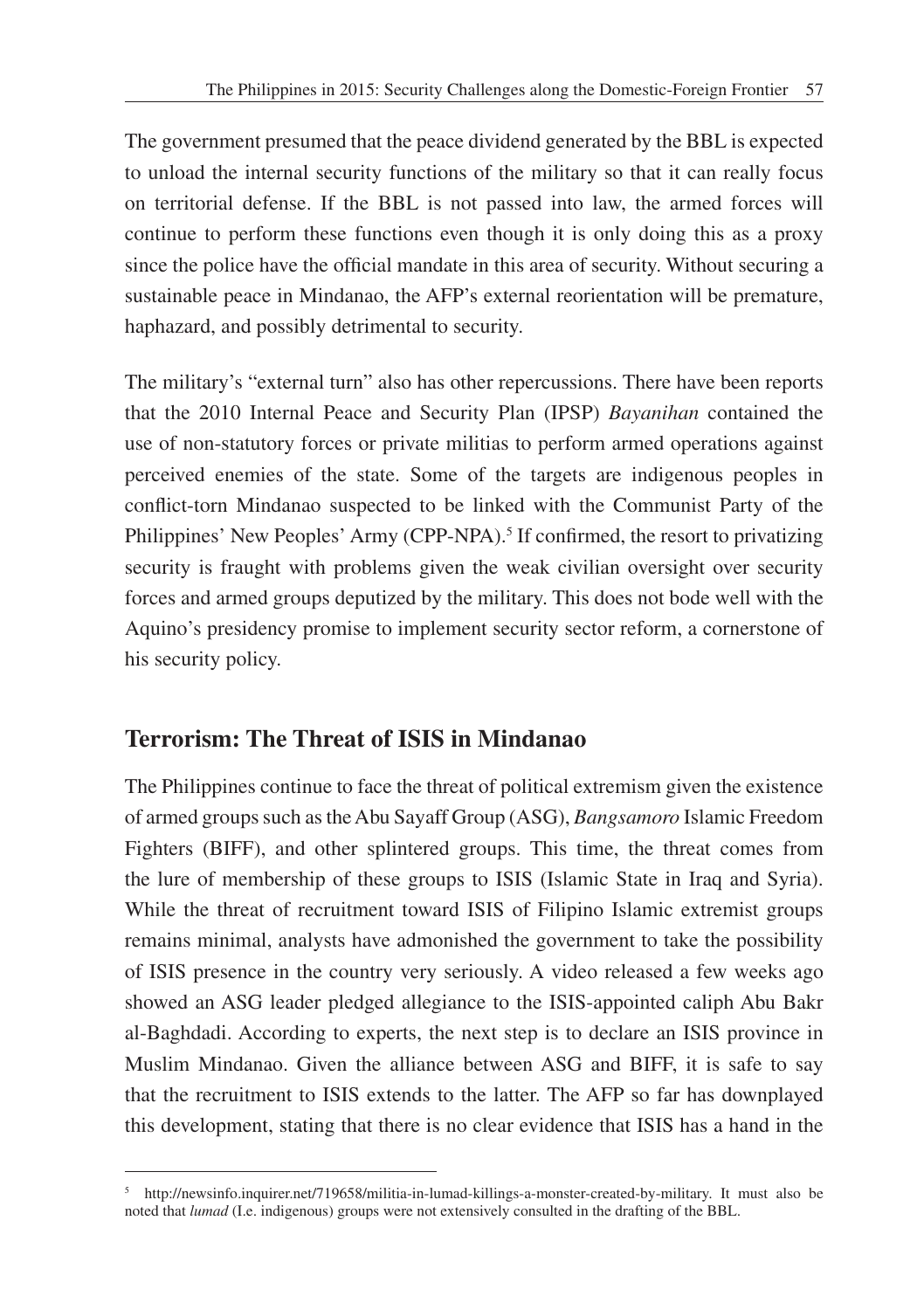declaration of allegiance.<sup>6</sup>

The fate of the BBL and the possible ISIS threat in the Philippines are inexorably linked, especially if the latter is not effectively addressed. Given the ongoing peace talks and the cessation of hostilities between the MILF and the AFP, large areas of Mindanao are under MILF control. There are reports that other armed and extremist groups have kinship and ethnic ties with MILF members. The failure to pass the BBL might stir discontent with the government and entice some of its members to join groups linked with ISIS. While there is no direct evidence thus far that this scenario is probable, a dismissive approach on the threat of ISIS is also not helpful. Given the military's preoccupation with the defense of the country's maritime frontiers, a looming terrorist threat associated with ISIS is currently met with cognitive dissonance. A balanced approach between outright dismissal and exaggerated threat perception should be the direction of future policy.

#### **Maritime Strategic Interests: The South China Sea Disputes**

According to the country's National Security Adviser, the maritime disputes in the South China Sea constitute as the government's foremost security concern.7 There has not been much progress in terms of dispute resolution as the details of the ASEAN's Code of Conduct (COC) have yet to be finalized. In the meantime, China stepped up its land reclamation to certain rocks and land features in the SCS, enlarging them and putting certain installations like landing strips for aircraft, among others. Widely condemned by claimants and other interested parties, the actions by the Chinese government have turned the debate into whether there is an attempt to "militarize" the SCS disputes as well as undermine the freedom of navigation afforded to maritime powers like the United States. For its part, China is claiming that other major powers are intruding into the dispute through proxy countries. The more that the dispute revolves around questions on sovereignty, the more difficult it is to find a compromise among claimants. The Philippines have opted to pursue international law as a means to clarify its claims to the SCS. While previous governments have engaged China politically and

<sup>6</sup> http://www.rappler.com/nation/118553-isis-declare-province-mindanao; http://www.rappler.com/nation/66352 philippine-militants-allegiance-isis-jihadists;

http://news.abs-cbn.com/nation/05/07/15/nsc-sounds-alarm-west-ph-sea-dispute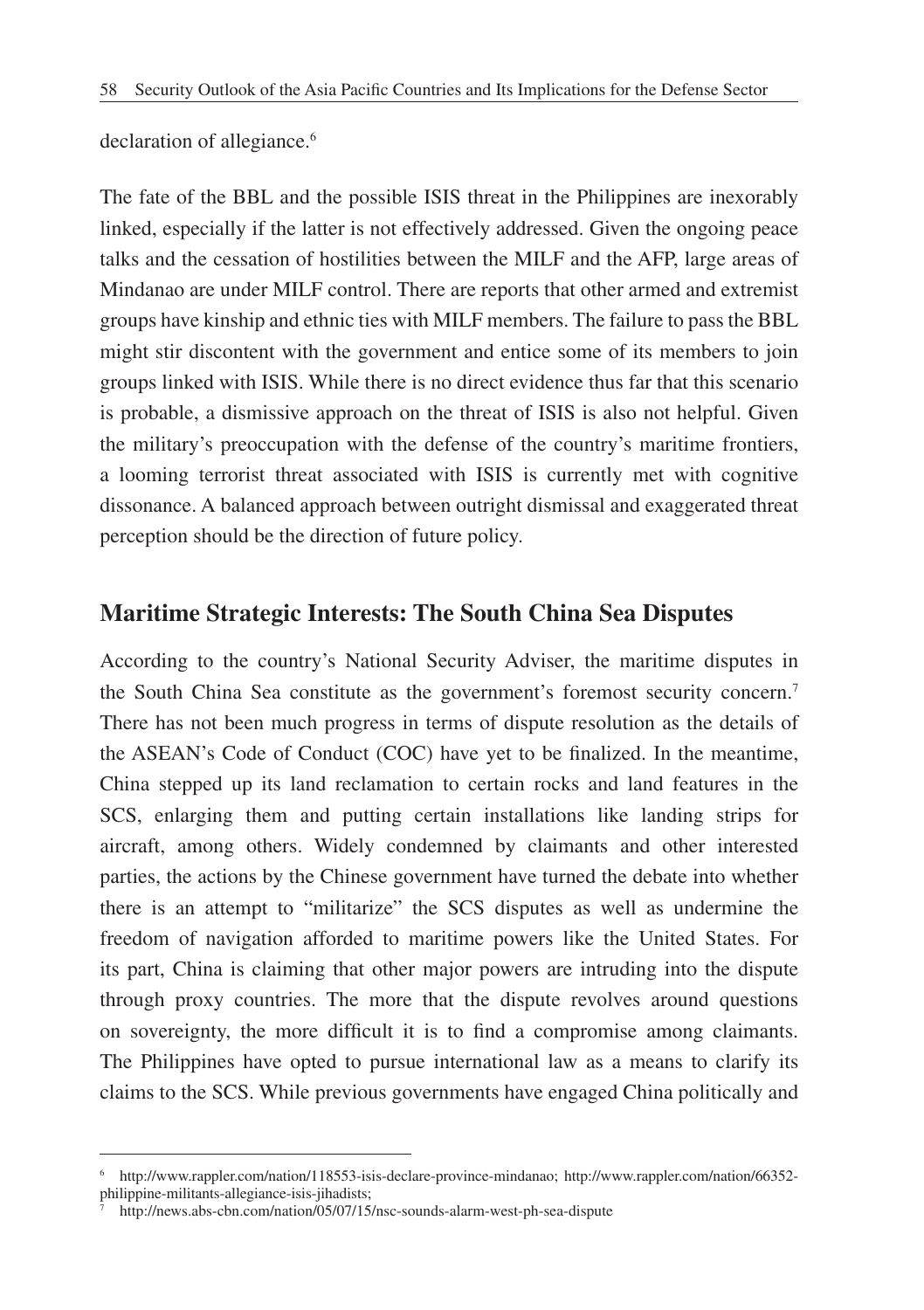diplomatically, the Aquino government, claiming that it has exhausted these channels, opted to file a case to the Permanent Court of Arbitration (PCA). In November 2015, the tribunal decided that it has jurisdiction over the case and that the Philippines has indeed used all possible means to settle the disputes with other countries. It also stated that the ASEAN Declaration on the Conduct of Parties in the South China Sea (DOC) is an insufficient mechanism of dispute settlement. As the PCA is expected to render a decision within the year, it is not clear how any decision will result in the improvement of the tense atmosphere in the SCS. China categorically refuses to recognize PCA's jurisdiction. If the case favors the Philippines, there is the important question of enforcement. Will the Philippines file another case? Will other claimants file their own clarificatory cases before the PCA? Will a "victory" in this result really favor the country's maritime strategic interests?

In the meantime, the Philippines is feeling the negative repercussions of filing the case in terms of its relations with China. While it is included in the membership of the China-led Asian Infrastructure and Investment Bank (AIIB), it lags behind other Southeast Asian countries in terms of benefitting from China's economy. There are also doubts on whether the Philippines is included in China's One Belt, One Road project that offers infrastructure projects linking countries via land and sea reminiscent of China's central place in the ancient Silk Road.

The Philippines has tried again to rally its neighbors in ASEAN to adopt a firmer stand on the SCS dispute. This has alienated some ASEAN members, particularly those that have very cordial relations with China. Experts on ASEAN have cautioned the Philippines in pressing the regional organization on this issue. However, the total neglect or avoidance of ASEAN in discussions of this issue is also not fruitful. Many experts still believe that the Philippine approach on the SCS dispute should be located within an ASEAN framework by working with both claimant and nonclaimant members.

The leadership transition in 2016 will also have a critical effect on this legal approach adopted by the Philippines. There is doubt that a new president will continue Aquino's strategy and the way it deals with China particularly. Several presidential candidates have already expressed that they are willing to re-engage China bilaterally about the SCS disputes. A change in policy is not improbable given the looming presidential succession after the May 2016 elections. Whether or not the country's diplomatic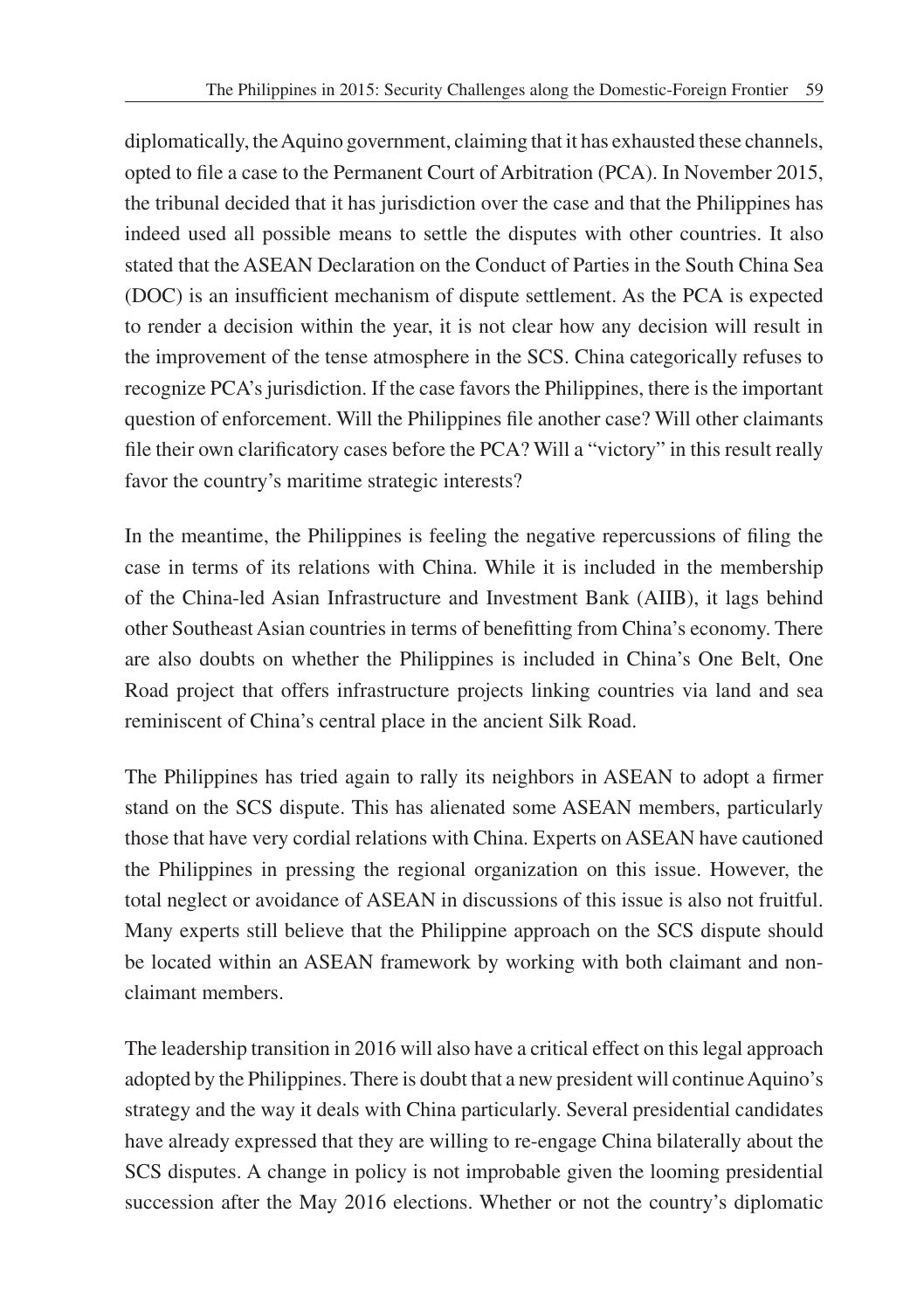and defense establishment is prepared in providing support and/or implementing policy alternatives is questionable.

## **Military Modernization Redux: Budget Increases and Hardware Procurement**

In 2015, the government accelerated the procurement of new hardware for the Philippine military. In particular, the acquisition of arms, vehicles, and other equipment is directed toward the improvement of the armed forces' ability for territorial surveillance and defense. Though it was reduced last year, the defense budget has increased as part of the military's new modernization program. Passed in 2012, the new AFP Modernization Law provides a three-part program that will be funded to the amount of USD2 billion in the next four years. The defense establishment welcomed this attention and resources as the military is often considered as the weakest and poorly funded in the region.8 The table below shows that gradual increase in defense expenditures for the Philippines.<sup>9</sup> In the end, the objective of the program is for the country to have a minimum credible defense posture and provide a meaningful contribution to its present and future security alliances.

The 2016 budget of the AFP increased by 16.3% from USD2.5 billion to USD3.8 billion.10 The increases are concentrated on hardware procurement, particularly for the air force and navy. For example, the "shopping list" includes new sea patrol assets and frigates while the air force has acquired new helicopters and radar systems. Different companies were identified as the manufacturers of these new military assets that included South Korea, Indonesia, Japan, Canada. Several of the new equipment will also go to the Philippine Coast Guard. Also, some of the new military assets also serve to help the AFP to conduct humanitarian and disaster relief (HADR) operations. For example, the following naval hardware and equipment were acquired by the AFP under the Aquino administration.

<sup>8</sup> http://globalnation.inquirer.net/101195/p24-b-contracts-for-fighter-jets-copters-inked

<sup>9</sup> http://cogitasia.com/analyzing-southeast-asias-military-expenditures/

<sup>&</sup>lt;sup>10</sup> This budget is actually the appropriations for the Department of National Defense.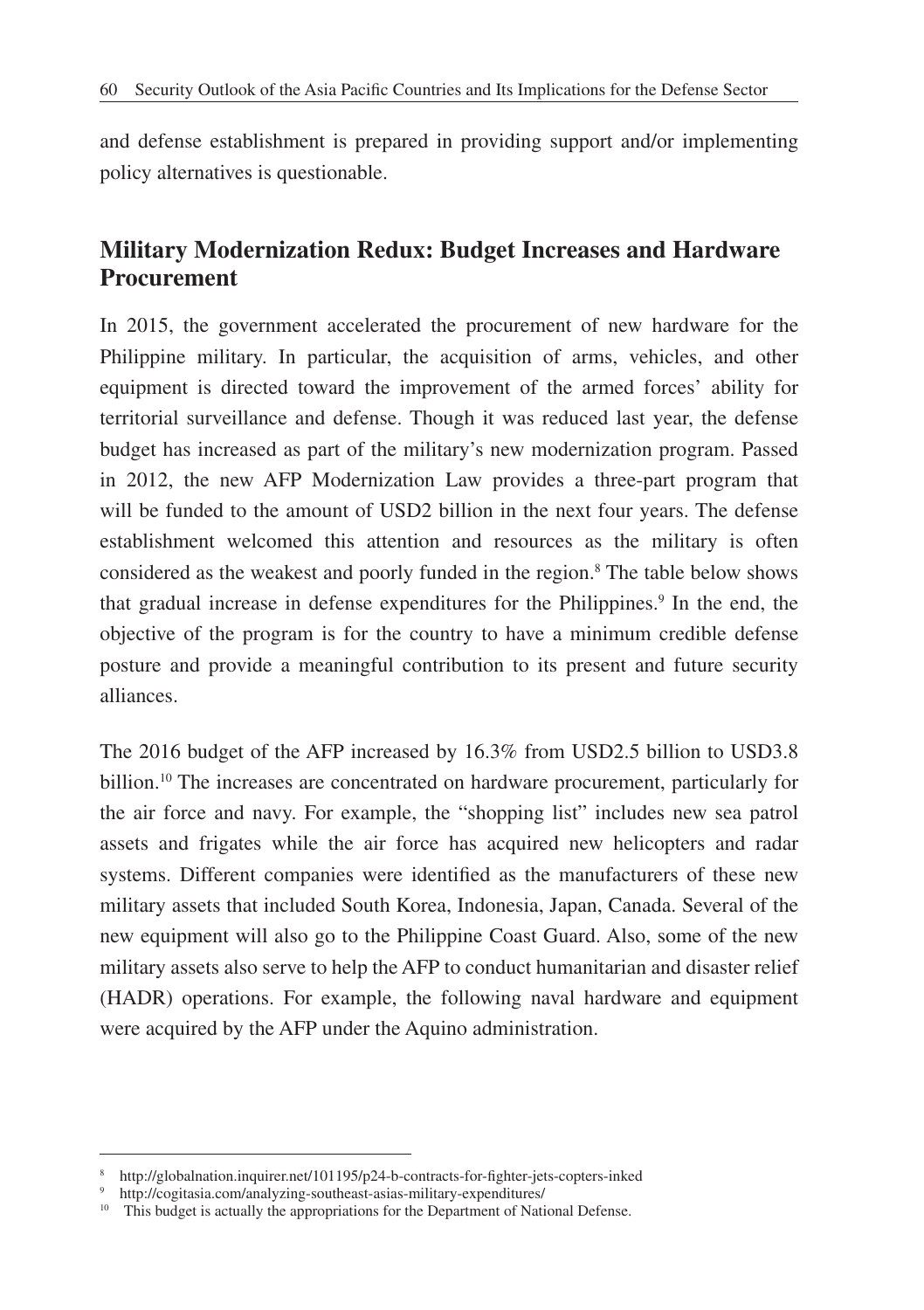

**Figure 1: SE Asia Military Expenditures, 2010-14, in Current US\$**

On the one hand, the increase in military spending and the acquisition of new hardware has long been considered necessary. Given its long attention to internal security, the naval and air capabilities of the Philippine military has long suffered from defunct equipment. However, the acquisition of equipment is not sufficient to meet the external defense challenges of the Philippines. Changes in doctrine and upgrading of training for the members of the AFP should also be prioritized. While the Philippine Army within the AFP will be pressured to defeat insurgents like CPP-NPA and terrorists like the ASG, it also needs to participate in territorial defense. Serving these two "masters" can exact a toll for the AFP. Given the abrupt external shift, the military establishment is expected to accelerate the improvement of its training capabilities and rationalization of its military doctrines. For the former, the pursuit of new security alliances and defense cooperation ventures.

#### **New and Improved Alliances: Diversifying Security Cooperation**

Adopting textbook advice on addressing a rising power, the Philippines turned to its neighbors and friends to improve its security and defense posture. This year marked an improvement in its security alliances with the US, Japan, Australia, and other countries. There were also critical agreements signed that impact security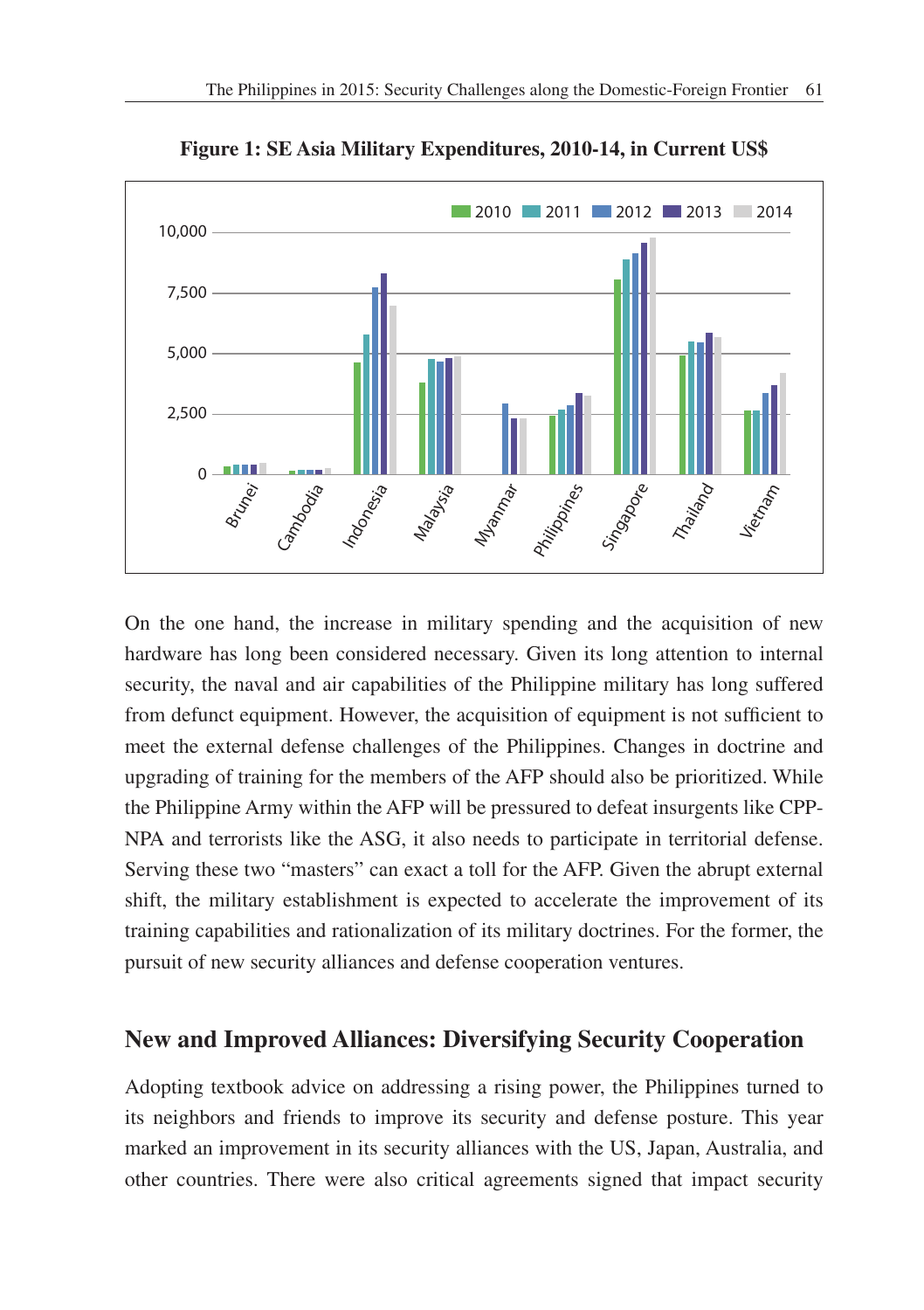such as the fisheries agreement with Taiwan. However, the highlight of the year is the signing of the Enhanced Defense Cooperation Agreement (EDCA) with the US. Seen as the mechanism to strengthen existing defense cooperation with the US, EDCA puts more relevance to the country's Mutual Defense Treaty, Visiting Forces Agreement (VFA), and Mutual Logistics Support Agreement (MLSA). In a nutshell, EDCA allows temporary positioning of US troops in Philippine military facilities. The current constitutional ban on overseas military bases and the "treaty" like appearance of EDCA made it impossible from being implemented immediately. The Supreme Court decided in January 2016 that it is an executive agreement and not a treaty. The latter requires the approval of Congress.

For the government, EDCA is the manifestation that the US is willing and ready to help the Philippines defense readiness. However, some critics point out that it is not an assurance that the US will come and defend the Philippines in the face of foreign aggression. At the very least, this is a naïve expectation given the current strategic realities in the region. On the practical side, EDCA seeks to improve the logistical facilities of the AFP as well as provide the latest military training. It is also seen as a way for the military to be exposed to the latest military technology and equipment, so that it could be informed on future military hardware acquisition and procurement.

Another salient feature of EDCA is the willingness of the US to help the Philippine military acquire skills and equipment to address HADR threats. The Philippines experiences on average twenty tropical typhoons per year. The onslaught of Typhoon Haiyan and the quick response of the US military to aid the country was another reminder of the importance on enhancing the capabilities of disaster-relief agencies that critically include the AFP. While anti-US forces have expressed fears on the negative repercussions of having a US military presence in the country, public opinion seems to favor EDCA and more enhanced security cooperation with the US.

Philippine-US relations have greatly improved under the Aquino administration but it also has reached out to other allies like Japan and Australia. The Philippines and Japan have signed defense pacts along the sidelines of the Asia Pacific Economic Cooperation Summit in November 2015. This entails the transfer of military equipment and technology as well as possible joint naval patrols. The Philippines also boosted defense ties with other countries such as Australia. These efforts are